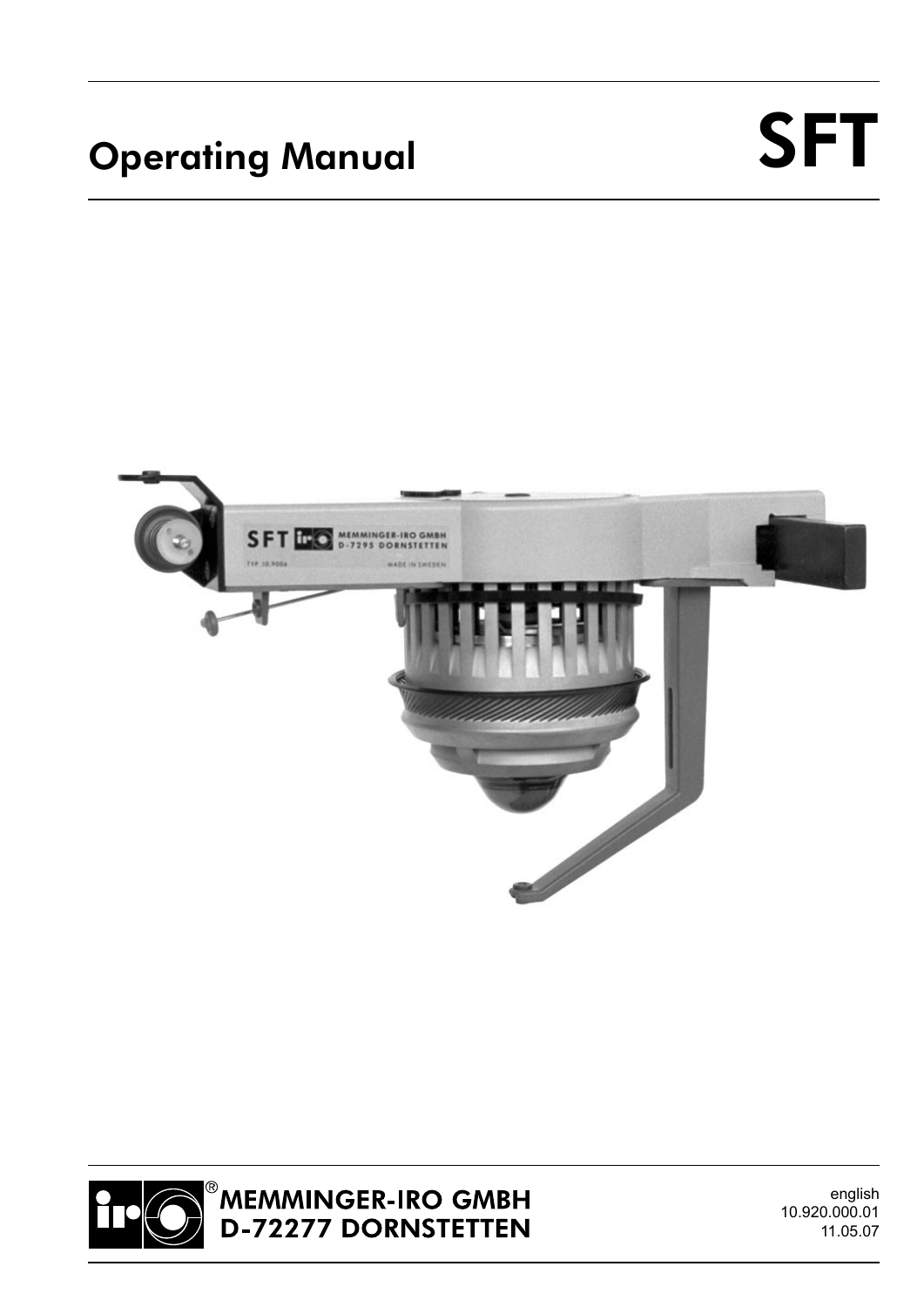

|     |                         | 10.920.000.01                               |
|-----|-------------------------|---------------------------------------------|
| SFT | <b>Operating Manual</b> | Blatt Nr.<br>von<br>19<br>from<br>Sheet No. |
|     |                         | Stand:<br>11.05.07<br>Update:               |

Thank you for your purchasing this MEMMINGER-IRO product. Please familiarise yourself with the way the unit is operated by reading these Instructions carefully and keep them in a safe place for later reference.





- **1 = adjusting plate**
- **2 = short upper arm with ceramic disc tensioner**
- **3 = input detector with stop motion**
- **4 = spool**
- **5 = pilot lamp**
- $=$  **SFT** housing
- **7 = tilting disc**
- **8 = lower arm**
- **9 = tension ring**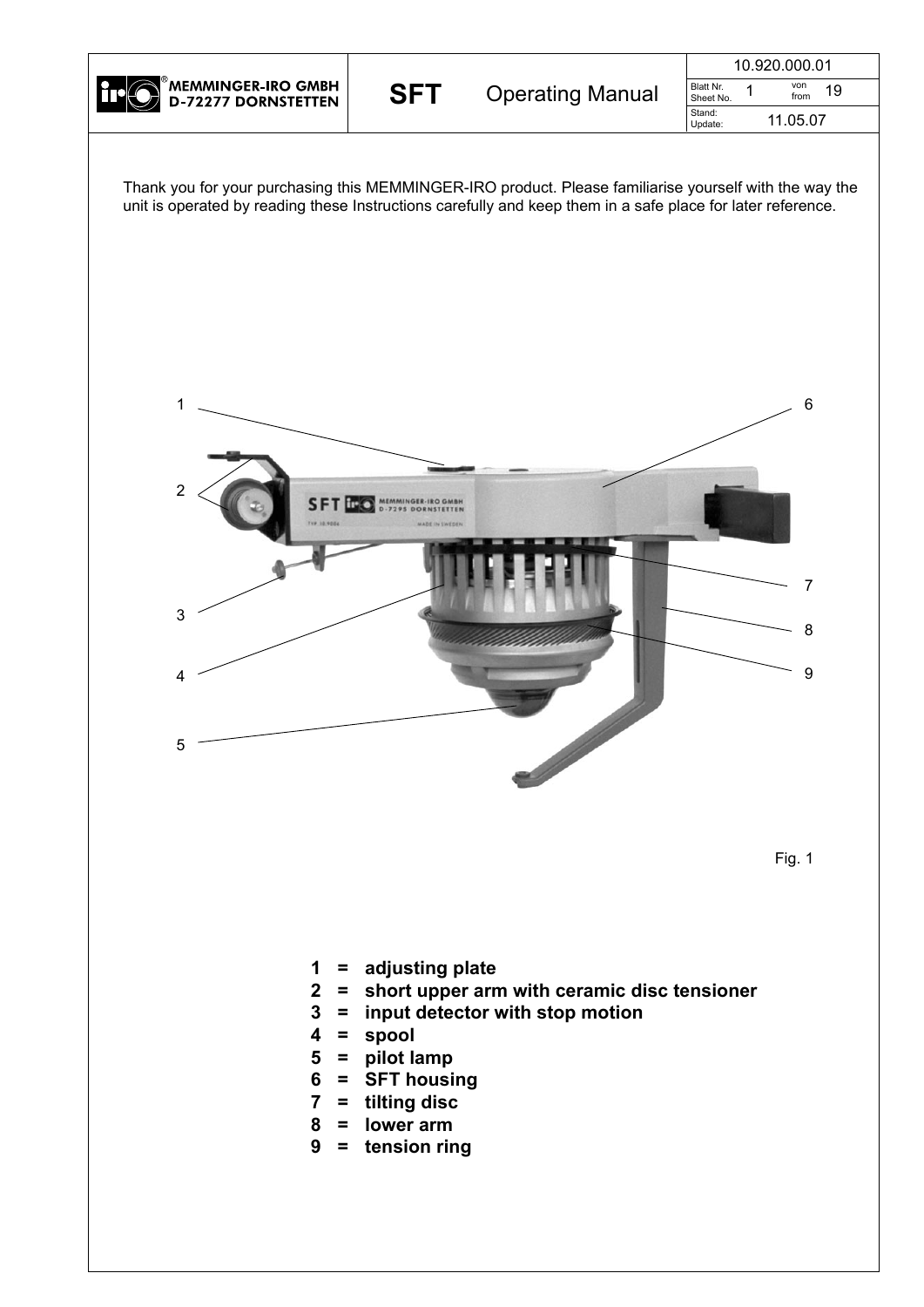

|                        | 10.920.000.01 |  |
|------------------------|---------------|--|
| Blatt Nr.<br>Sheet No. | von<br>from   |  |

11.05.07

Stand:<br>Update:

#### **Contents**

| 1                                                 |                                                                                                                                                                                                                                                                                           |
|---------------------------------------------------|-------------------------------------------------------------------------------------------------------------------------------------------------------------------------------------------------------------------------------------------------------------------------------------------|
| 1.1                                               |                                                                                                                                                                                                                                                                                           |
| 1.2                                               |                                                                                                                                                                                                                                                                                           |
| $\mathbf{2}$                                      |                                                                                                                                                                                                                                                                                           |
| 3                                                 |                                                                                                                                                                                                                                                                                           |
| 3.1                                               |                                                                                                                                                                                                                                                                                           |
| 4<br>4.1<br>4.2<br>4.2.1<br>4.2.2<br>4.2.3<br>4.3 | Wiring diagram for power units for single machine connection with 24 volt contact breaker 8<br>Wiring diagram for power units for single machine connection with 24 volt contact breaker and<br>Wiring diagram for power units for multiple machine connection without contact breaker  9 |
| 5                                                 |                                                                                                                                                                                                                                                                                           |
| 5.1                                               |                                                                                                                                                                                                                                                                                           |
| 5.2                                               |                                                                                                                                                                                                                                                                                           |
| 6                                                 |                                                                                                                                                                                                                                                                                           |
| 6.1                                               |                                                                                                                                                                                                                                                                                           |
| 6.2                                               |                                                                                                                                                                                                                                                                                           |
| 6.3                                               |                                                                                                                                                                                                                                                                                           |
| 6.4                                               |                                                                                                                                                                                                                                                                                           |
| 7                                                 |                                                                                                                                                                                                                                                                                           |
| 7.1                                               |                                                                                                                                                                                                                                                                                           |
| 7.2                                               |                                                                                                                                                                                                                                                                                           |
| 7.2.1                                             |                                                                                                                                                                                                                                                                                           |
| 7.2.2                                             |                                                                                                                                                                                                                                                                                           |
| 7.3                                               |                                                                                                                                                                                                                                                                                           |
| 7.4                                               |                                                                                                                                                                                                                                                                                           |
| 7.5                                               |                                                                                                                                                                                                                                                                                           |
| 7.6                                               |                                                                                                                                                                                                                                                                                           |
| 7.7                                               |                                                                                                                                                                                                                                                                                           |
| 7.8                                               |                                                                                                                                                                                                                                                                                           |
| 8                                                 |                                                                                                                                                                                                                                                                                           |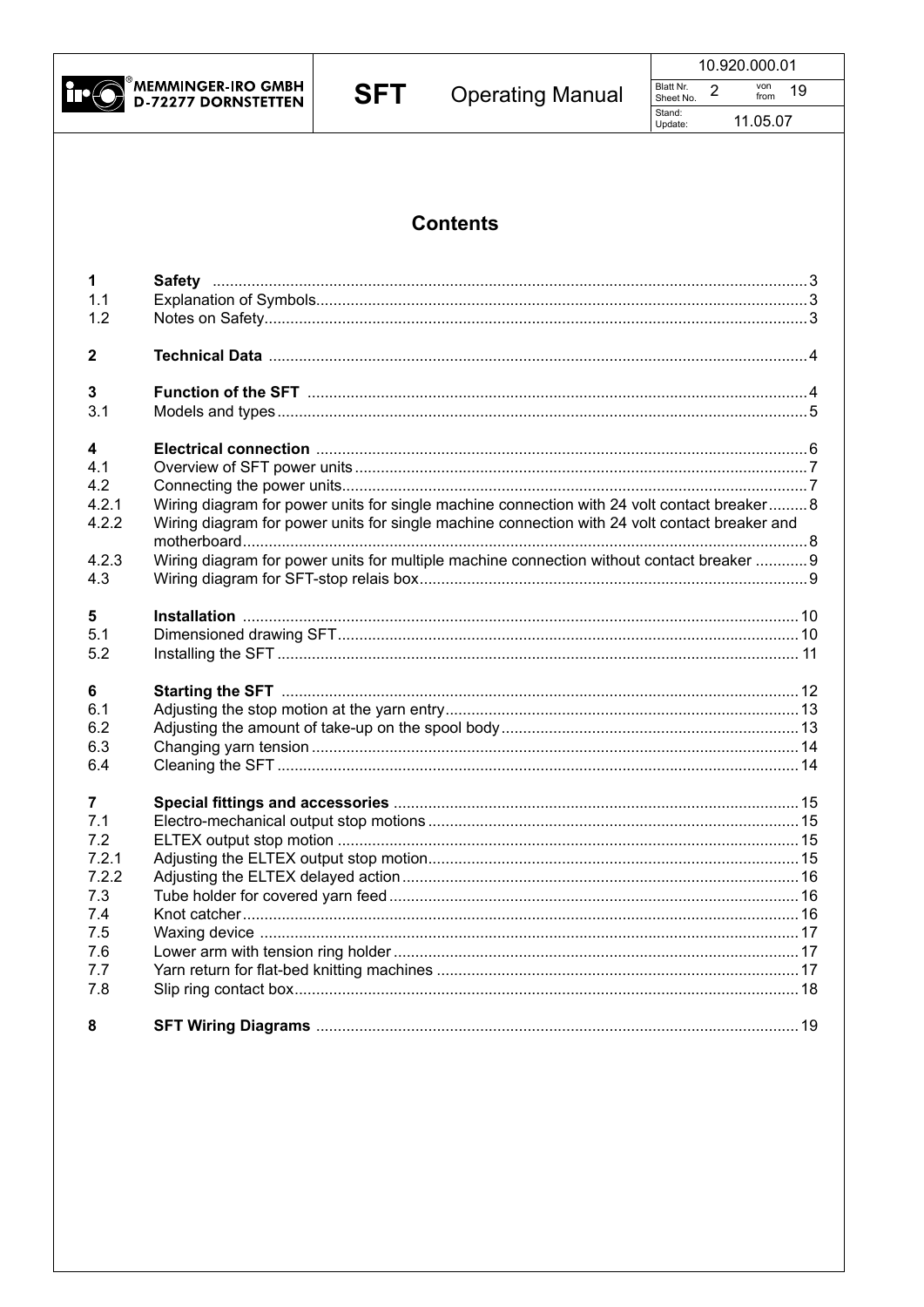

|     |                         |                        | 10.920.000.01     |
|-----|-------------------------|------------------------|-------------------|
| SFT | <b>Operating Manual</b> | Blatt Nr.<br>Sheet No. | von<br>19<br>from |
|     |                         | Stand:<br>Update:      | 11.05.07          |

**1 Safety**

### **1.1 Explanation of Symbols**



**Important information is given in annotations in the margin.**

**!**

**This symbol indicates that the instruction to which it refers must be followed exactly in order to avoid damage to machinery or personnel.**

#### **1.2 Notes on Safety**



- **• The SFT must be used exclusively for yarn feeding on textile machinery.**
- **• Before installing and operating the unit, please read the Operating Instructions through carefully.**
- **• We wish to point out that no liability can be accepted for damage or operational breakdown which results from incorrect operation or improper handling of the unit.**
- **• All electrical connections must be carried out by qualified electricians.**
- **• Ensure that the mains voltage is within the unit's permissible range.**
- **• The unconnected end of the contact cable must be well insulated. It must be rendered safe from direct contact and from short circuiting.**
- **• The power unit must not be opened unless it is disconnected.**
- **• SFT's must only be installed with the power switched off. When inserting the contact pins in the contact cable, it is important to ensure that they make a good connection.**
- **• All accessories and spare parts must be kept in their packaging until they are actually fitted.**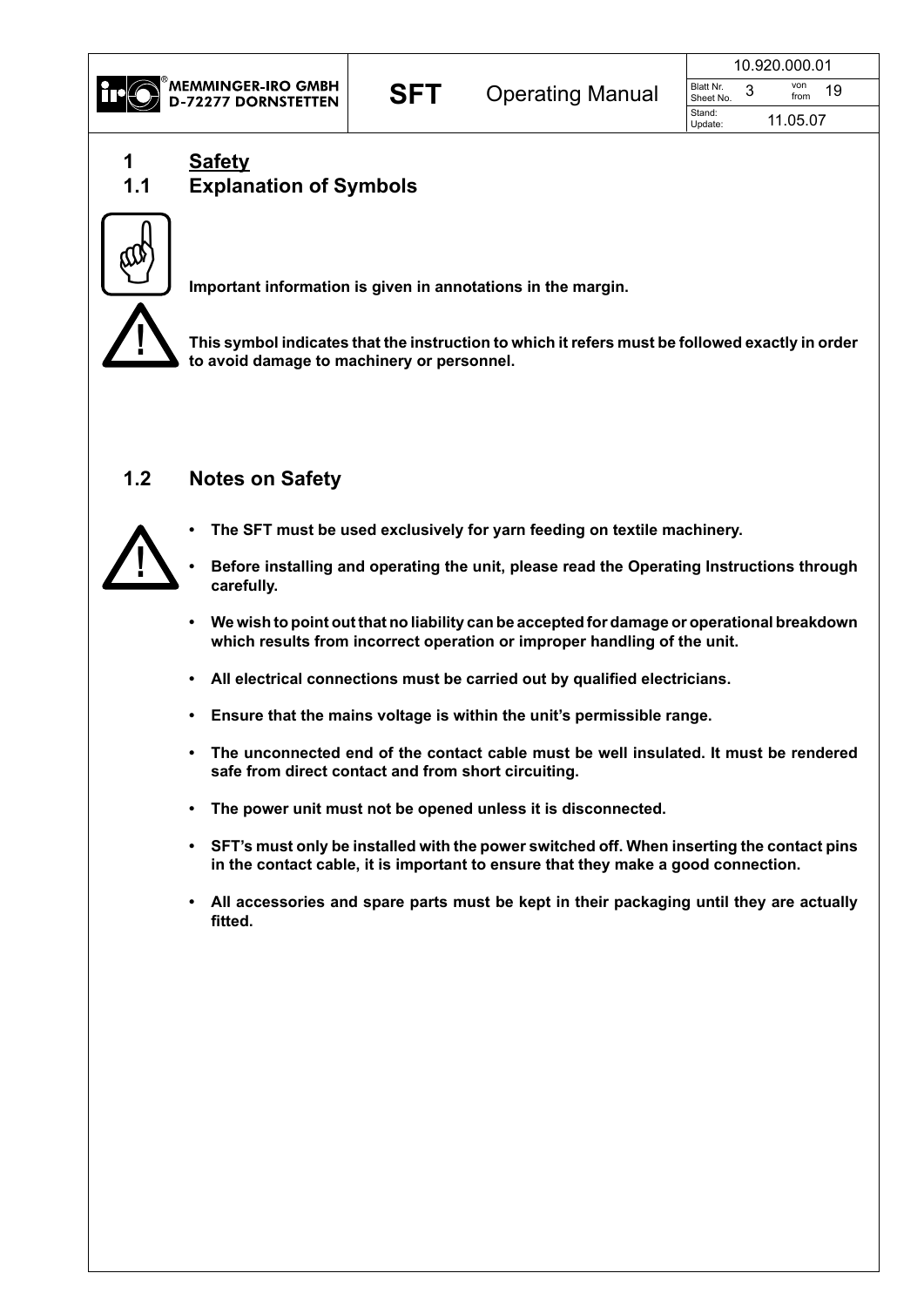

**SFT** Operating Manual Sheet No. 4  $\frac{19}{50}$  And  $\frac{19}{100}$  and  $\frac{19}{100}$ 

10.920.000.01 Blatt Nr.<br>Sheet No. von from

11.05.07

Stand:<br>Update:

#### **2 Technical Data**

| Model:                      | $SFT - 2$                   | $SFT - 4$ | $SFT - 6$ |
|-----------------------------|-----------------------------|-----------|-----------|
| Yarn feed m/min (at 50 Hz): | $0 - 550$                   | $0 - 340$ | $0 - 230$ |
| Yarn feed m/min (at 60 Hz): | $0 - 600$                   | $0 - 400$ | $0 - 280$ |
| Speed in rpm (at 50 Hz):    | 2400                        | 1500      | 1000      |
| Speed in rpm (at 60 Hz):    | 2800                        | 1800      | 1200      |
| Power consumption (watt):   | 55                          | 71        | 55        |
| Max.current/phase (amps):   | 0.75                        | 0.98      | 0.75      |
| Length x width x height:    | 282,52 mm x 102 mm x 177 mm |           |           |
| Weight:                     | approx. 1,6 kg              |           |           |

#### **3 Function of the SFT**



The SFT storage feeder is a system for feeding yarn under even tension on textile machines where the yarn consumption is irregular.

The spool body draws the yarn off the spool, creates a buffer in the form of a store and feeds it to the knitting system under uniform yarn tension.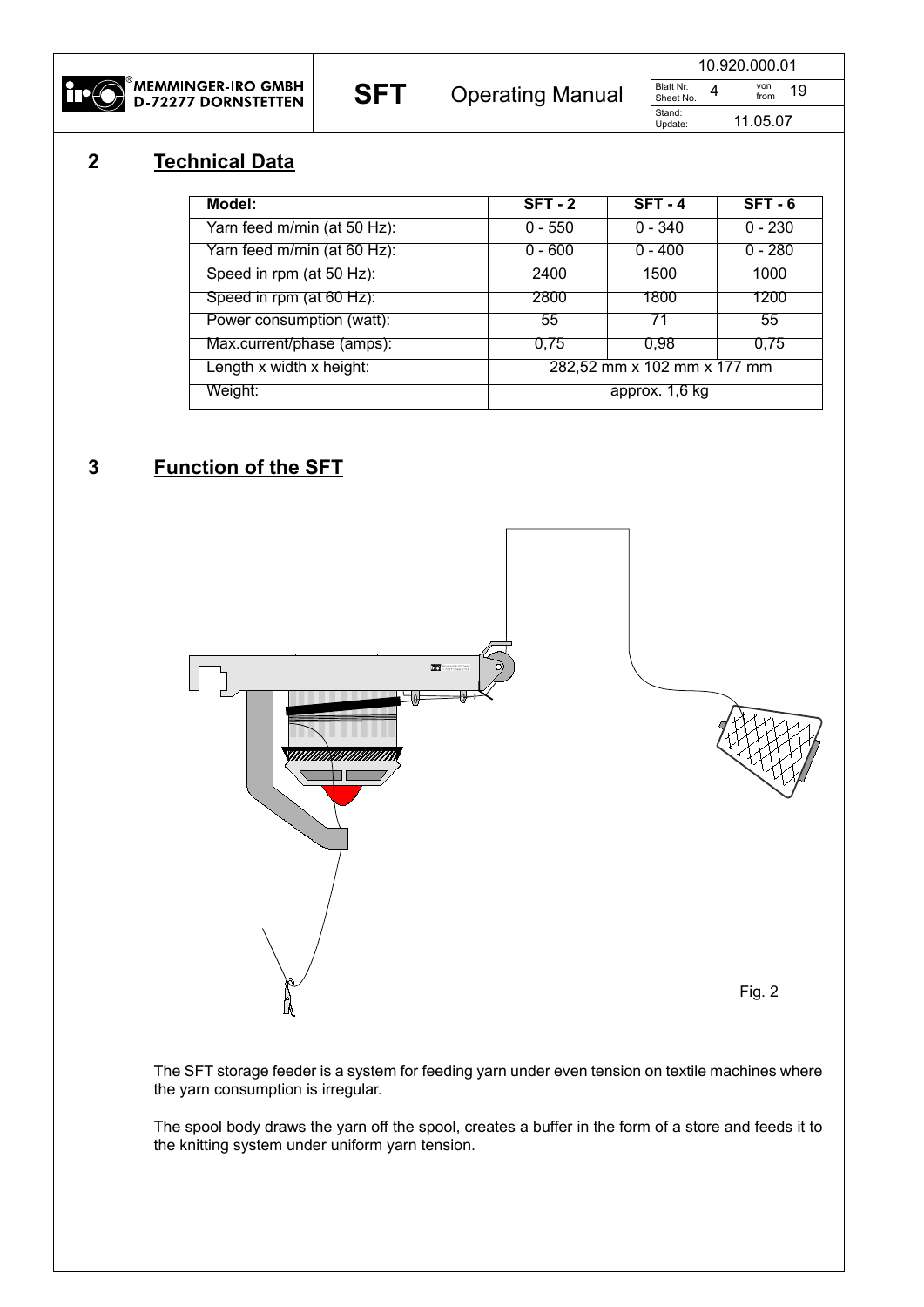|     |                         | 10.920.000.01                               |
|-----|-------------------------|---------------------------------------------|
| SFT | <b>Operating Manual</b> | Blatt Nr.<br>von<br>19<br>from<br>Sheet No. |
|     |                         | Stand:<br>11.05.07<br>Update:               |

#### **The advantages of using SFT's:**

- Compensation of tension variations resulting from different spool sizes and types and from different distances between spools and knitting system.
- Constant, uniform yarn tension on all systems with the same yarns and tension rings.
- Adjustable yarn tension by combining or replacing tension rings.
- Machine stopped by input/stop motion in the event of yarn break.
- Spare yarn on the spool body prevents quality being impaired by thrown loops should the yarn break.
- Enclosed yarn feed possible through closed tubes.

#### **3.1 Models and types**

Three basic SFT models are available to match the maximum yarn consumption of the machine

| Model:                      | $SFT - 2$ | $SFT - 4$ | $SFT - 6$ |
|-----------------------------|-----------|-----------|-----------|
| Yarn feed m/min (at 50 Hz): | $0 - 550$ | $0 - 340$ | $0 - 230$ |
| Yarn feed m/min (at 60 Hz): | Ი - 600   | $0 - 400$ | $0 - 280$ |

The basic models are not supplied with upper arm and yarn input tensioners. The short upper arm with ceramic disc tensioner (10.2406) or a corresponding accessory suitable for the application (see 7, page 15) will always have to be ordered.

All SFT's are fitted with a mechanical yarn monitor at the input point which shuts the machine down if the yarn breaks or if yarn tension is too high.

In addition the SFT can be fitted with an electro-mechanical output stop motion or the electronic

| <b>Types:</b>                                                | <b>Article numbers:</b> |             |             |  |
|--------------------------------------------------------------|-------------------------|-------------|-------------|--|
|                                                              | $SFT - 2$               | $SFT - 4$   | $SFT - 6$   |  |
| Standard:                                                    | 10.9206                 | 10.9106     | 10.9006     |  |
| With switch:                                                 | 10.9206.005             | 10.9106.005 | 10.9006.005 |  |
| With electro-mech.output stop motion:                        | 10.9506                 | 10.9406     | 10.9306     |  |
| With electro-mech.output stop motion and switch: 10.9506.005 |                         | 10.9406.005 | 10.9306.005 |  |
| With ELTEX output stop motion:                               | 10.9506.110             | 10.9406.110 | 10.9306.110 |  |
| With ELTEX output stop motion with switch:                   | 10.9506.115             | 10.9406.115 | 10.9306.115 |  |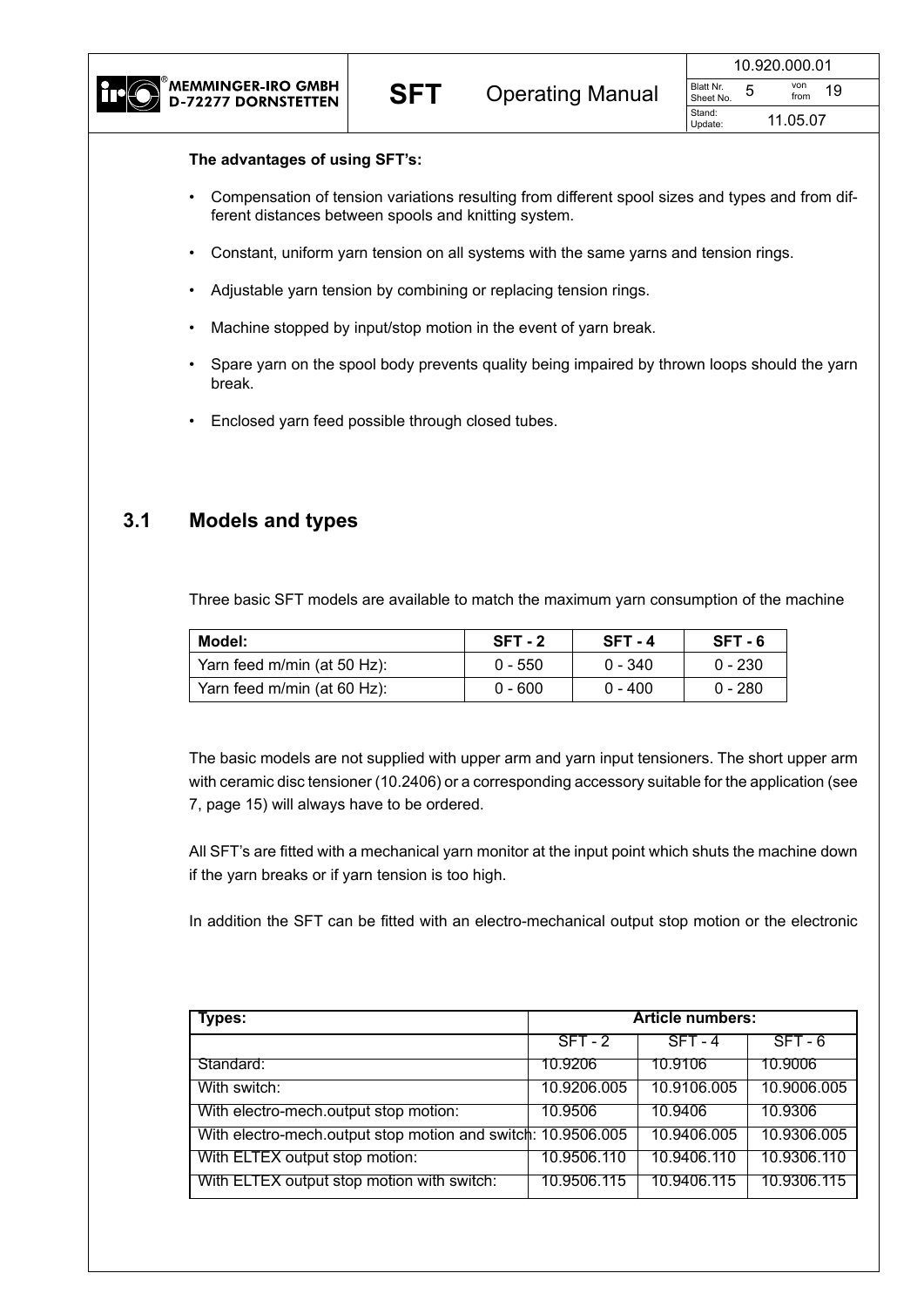

| SFT | <b>Operating Manual</b> |                        | 10.920.000.01 |  |
|-----|-------------------------|------------------------|---------------|--|
|     |                         | Blatt Nr.<br>Sheet No. | von<br>from   |  |
|     |                         | Stand:<br>Update:      | 11.05.07      |  |





#### **The mains supply voltage for all SFT power units is 230/400 volt three-phase. !**

Two types of connection are available depending upon the machines and the number of SFT's.

With more than 6 SFT's per machine (e.g. for circular or flat-bed knitting machines), the power unit for single machine connection with contact breaker is used. If the yarn breaks, the machine is switched off and the power supply to the SFT's interrupted (see Fig.3). 1 to 4 fused supply circuits from power unit to the machines are required depending upon the number of SFT's.



Where several machines with a maximum of 6 SFT's per machine are used (e.g. automatic stocking and sock machines), it is recommended that the power unit for multiple machine connection without contact breaker be fitted. This arrangement supplies current from the power unit to several SFT cut-out units through a single cable (5 x 2.5 mm²). A maximum of 6 SFT's can be connected per cut-out unit. If the yarn breaks on one machine, only that machine will be switched off by the cut-out and the power supply to the SFT interrupted (see Fig.4).

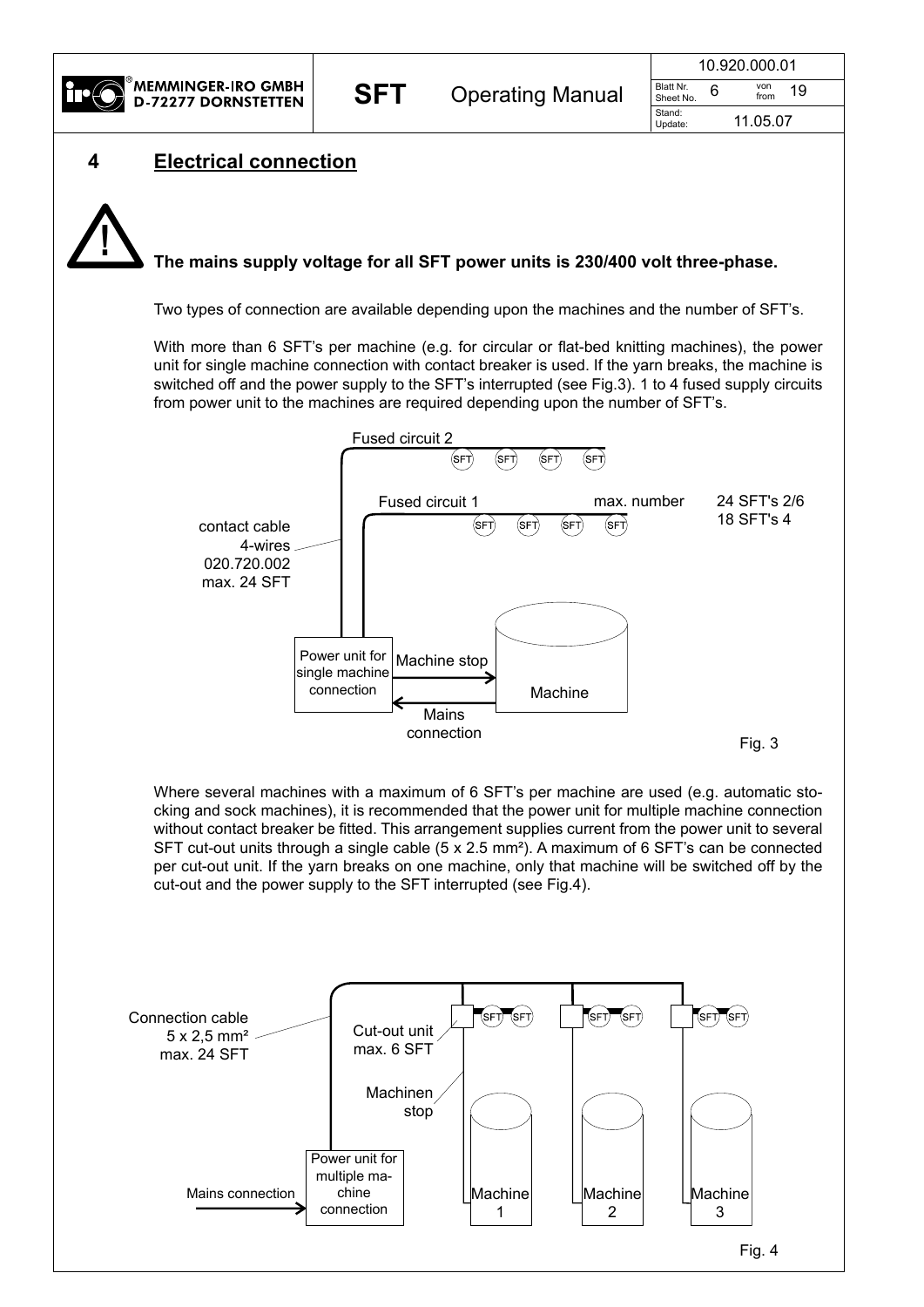

**SFT** Operating Manual Sheet No. 7 From 19 10.920.000.01 Sheet No. von from Stand:<br>Update:

11.05.07

#### **4.1 Overview of SFT power units**

|    |              | elek. rating                                         |                    |              |                      |                |         |              |
|----|--------------|------------------------------------------------------|--------------------|--------------|----------------------|----------------|---------|--------------|
|    |              |                                                      |                    |              | $SFT - 4$            | <b>SFT 2/6</b> |         |              |
|    |              | connection voltage                                   |                    |              | $3x42V \pm 10\%$     | 50/60 Hz       |         |              |
|    |              | power                                                |                    | <b>71 VA</b> |                      | 55 VA          |         |              |
|    |              |                                                      |                    |              |                      |                |         |              |
|    |              |                                                      | For single machine |              |                      |                |         |              |
|    |              | Maximum number For single machine connection with 24 |                    |              | For multiple machine | Primary        |         |              |
|    | of SFT units | connection with 24                                   | V contact breaker  |              | connection without   | voltage at     |         | No. of fused |
|    |              | SFT - 4  SFT - 2 / 6  V contact breaker              | and motherboard    |              | contact breaker      | 50/60 Hz       | Power   | circuits     |
|    |              |                                                      |                    |              |                      |                |         |              |
| 5  | 6            | 021.000.020                                          |                    |              | 021.000.020.04       | 230/400V       | 346 VA  | 1(10A)       |
|    |              |                                                      |                    |              |                      |                |         |              |
| 9  | 12           | 021.000.021                                          | 021.000.021.05     |              | 021.000.021.04       | 230/400V       | 638 VA  | 1(10A)       |
|    |              |                                                      |                    |              |                      |                |         |              |
| 28 | 36           | 021.000.022                                          | 021.000.022.05     |              | 021.000.022.04       | 230/400V       | 1916 VA | 2(16A)       |
|    |              |                                                      |                    |              |                      |                |         |              |
|    |              |                                                      |                    |              |                      |                |         |              |
| 36 | 48           | 021.000.023                                          | 021.000.023.05     |              | 021.000.023.04       | 230/400V       | 2555 VA | 2(20A)       |
|    |              |                                                      |                    |              |                      |                |         |              |
| 55 | 72           | 021.000.024                                          | 021.000.024.05     |              | 021.000.024.04       | 230/400V       | 3833 VA | 3(20A)       |
|    |              |                                                      |                    |              |                      |                |         |              |
| 74 | 96           | 021.000.025                                          | 021.000.025.05     |              | 021.000.025.04       | 230/400V       | 5111 VA | 4 (20A)      |
|    |              |                                                      |                    |              |                      |                |         |              |
| 96 | 120          | 021.000.027                                          | 021.000.027.05     |              | 021.000.027.04       | 230/400V       | 6500 VA | 4 (20A)      |

#### **4.2 Connecting the power units**

Cable entry screw connections are provided in the housing of the power unit (see Fig.5). Connect the cable as shown in the wiring diagrams on pages 8 and 9.

The housing also contains the main power supply switch and the secondary circuit fuses (see Fig.6).

The power units with built-in contact breakers have a switch (S2) for switching the automatic control on and off (see Fig.6). With the switch set to SFE, the SFT's receive power continuously. Set to SFT, the SFT's only receive power when the machine is in operation, in order to prevent the SFT's



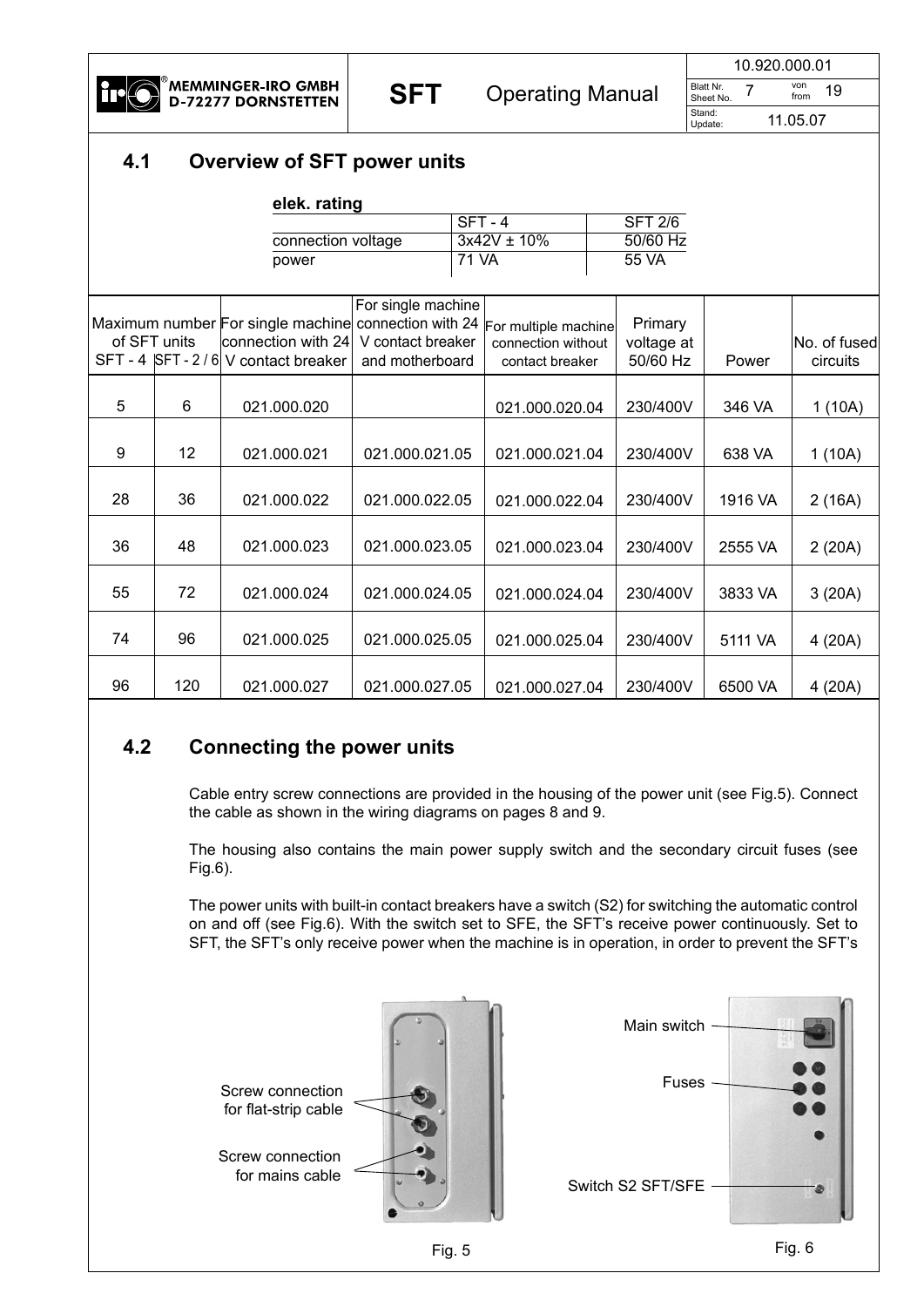

|     | <b>Operating Manual</b> |                        | 10.920.000.01 |    |
|-----|-------------------------|------------------------|---------------|----|
| SFT |                         | Blatt Nr.<br>Sheet No. | von<br>from   | 19 |
|     |                         | Stand:<br>Update:      | 11.05.07      |    |

### **4.2.1 Wiring diagram for power units for single machine connection with 24 volt contact breaker**



#### **4.2.2 Wiring diagram for power units for single machine connection with 24v contact breaker and motherboard**

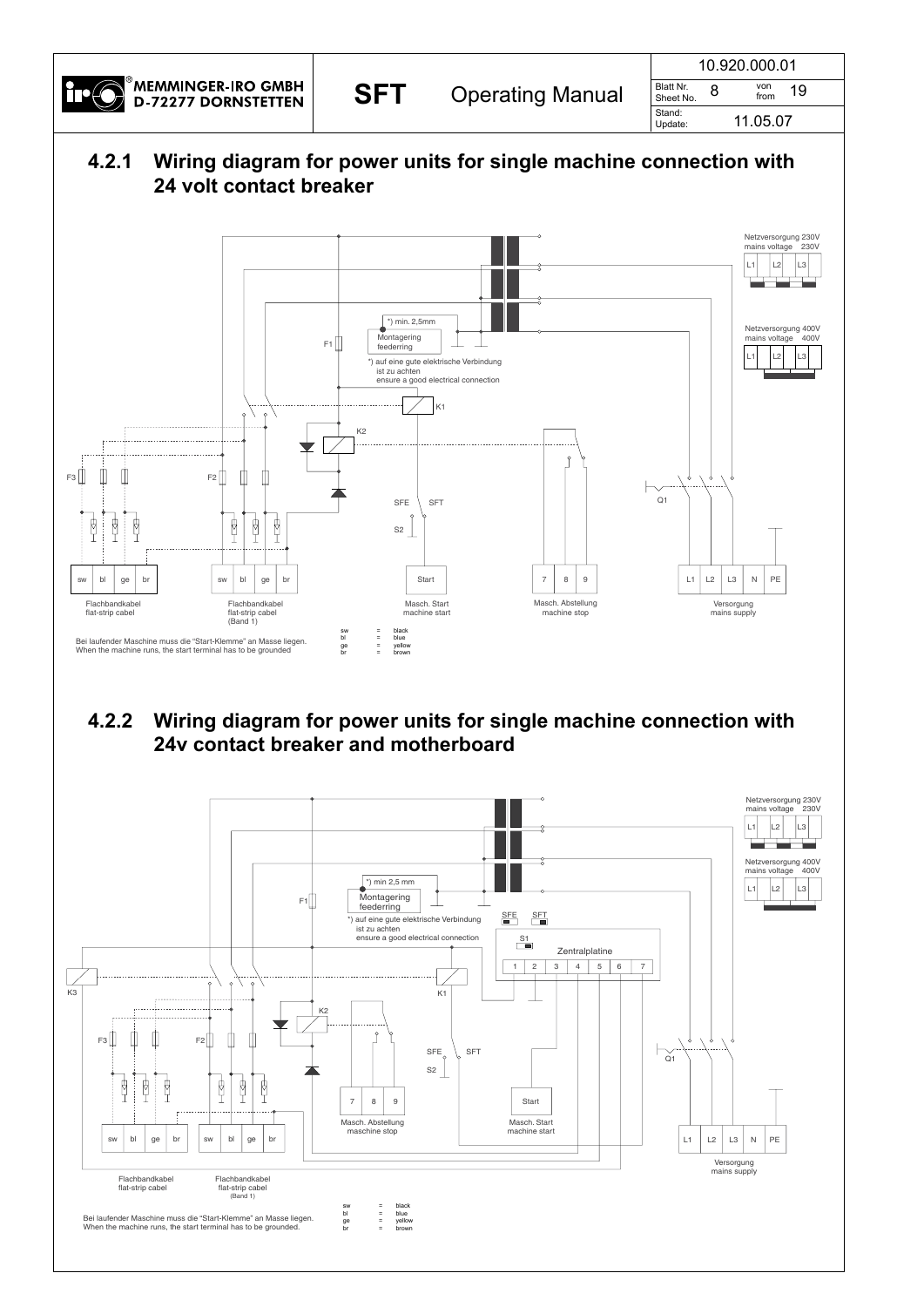

**!**

**SFT** Operating Manual Sheet No. 9 You 19

| 10.920.000.01          |   |             |    |  |  |
|------------------------|---|-------------|----|--|--|
| Blatt Nr.<br>Sheet No. | 9 | von<br>from | 19 |  |  |
| Stand:<br>Update:      |   | 11.05.07    |    |  |  |

#### **4.2.3 Wiring diagram for power units for multiple machine connection without contact breaker**



**Connection cable between power unit and SFT cut-out unit on multiple machine layouts: 4 x 2.5mm²**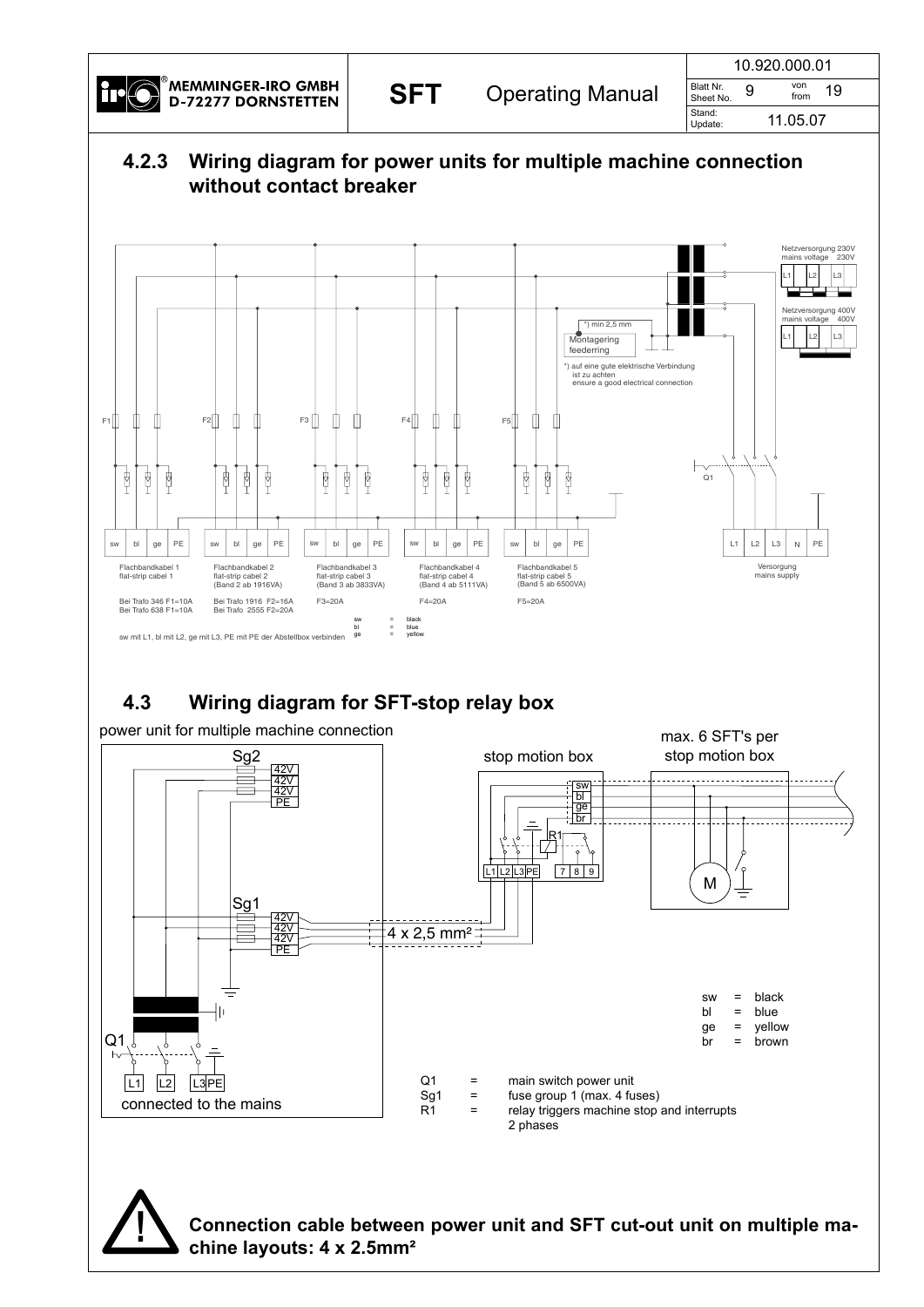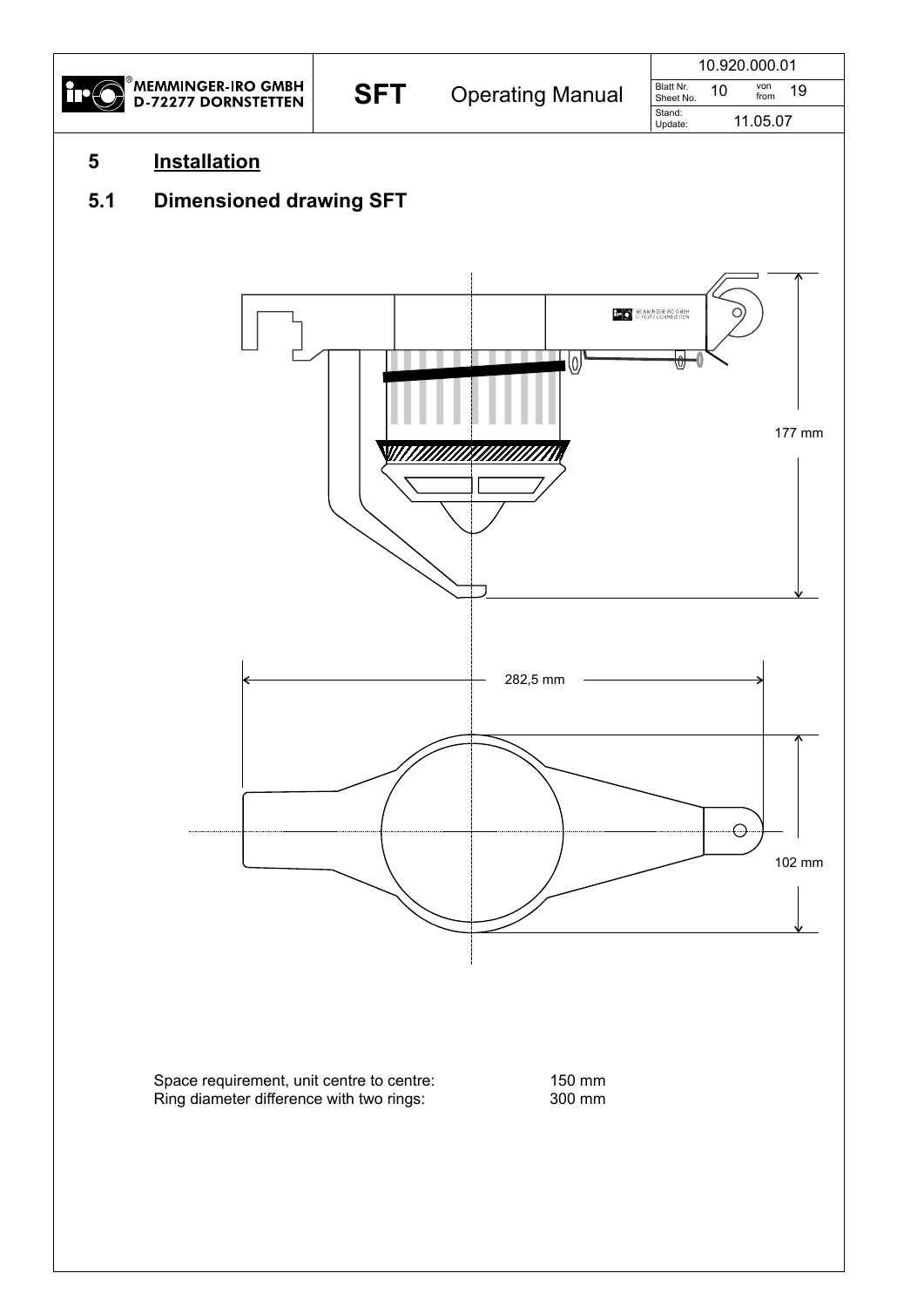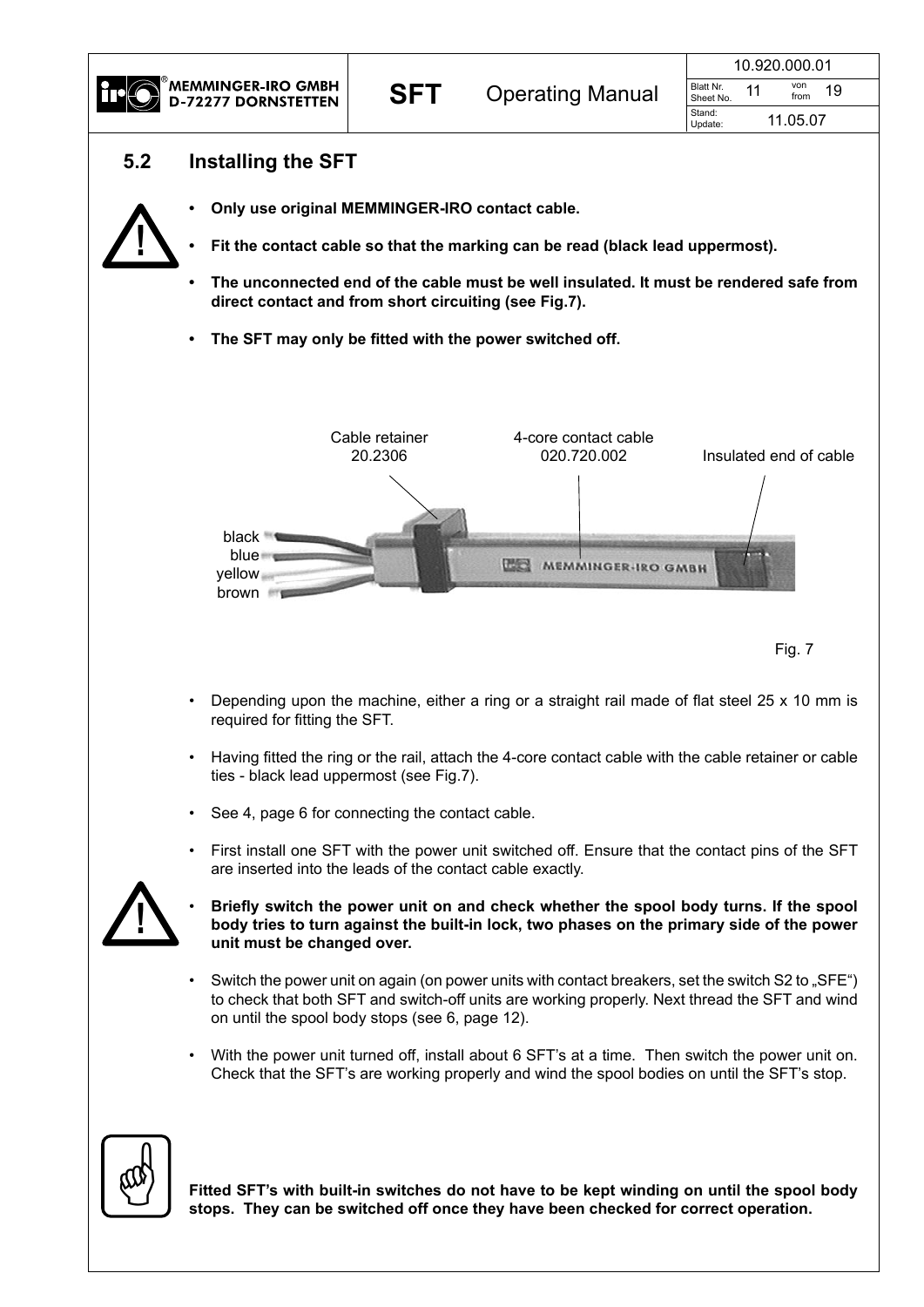

| SFT |                         |                        | 10.920.000.01 |             |  |  |
|-----|-------------------------|------------------------|---------------|-------------|--|--|
|     | <b>Operating Manual</b> | Blatt Nr.<br>Sheet No. |               | von<br>from |  |  |
|     |                         | Stand:<br>Update:      |               | 11.05.07    |  |  |

#### **6 Starting the SFT**

When first starting the machine up, proceed as follows (see Fig.8):

- Main switch on power unit to "OFF".
- Feed the yarn through to the second guide eyelet on the SFT.
- Feed the yarn through the tension ring and fit the ring on to the spool body.
- Set the adjusting plate to the maximum storage volume (to  $+$ " Fig.8).
- Main switch on power unit to "ON". - On power units for single machine connection, set switch S2 to "**SFE**". - On SFT's with switch, turn the unit on.
- Allow the SFT to wind up until it stops with the spool body full. - On power units for single machine connection, set switch S2 to "SFT".
- Start the machine.
- Adjust the feed tension on the ceramic disc tensioner on each SFT in turn so that the yarn loops are tight and as even as possible on the spool body.
- Set the adjusting plate so that the spool body is practically turning all the time the yarn is being drawn off.
- If SFT units fitted with ELTEX output stop motions are in use, they must also be adjusted (see 7.2, page 15).

**The SFT settings must be checked and if necessary re-adjusted if the machine speed is changed or a different yarn used.**

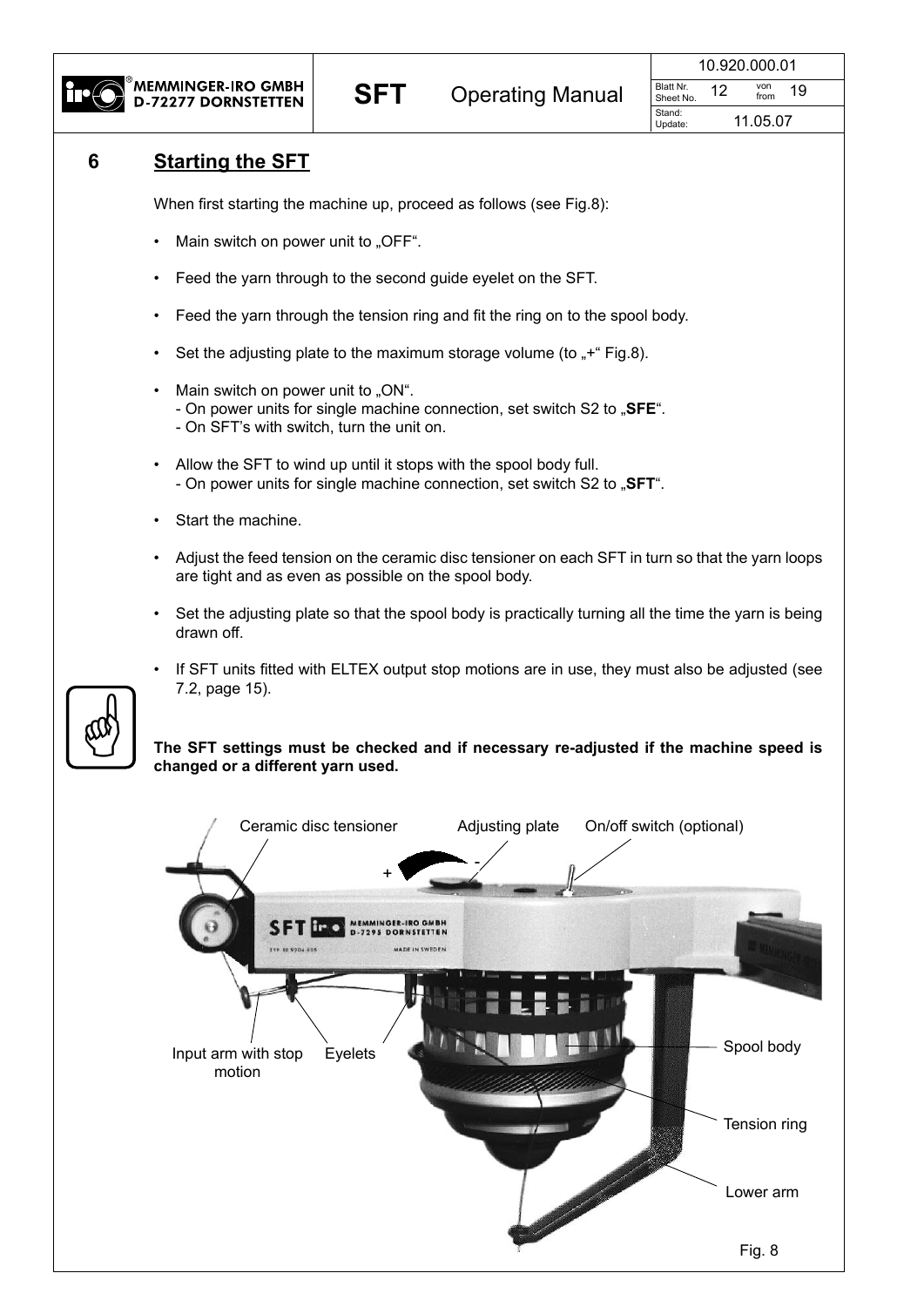

#### **6.1 Adjusting the stop motion at the yarn entry**





#### **6.2 Adjusting the amount of take-up on the spool body**

The size of the store of yarn taken up by the spool body is adjusted by the interaction between tilting disc pre-tension and yarn feed tension, as follows (see Fig.10):

- Adjust the tensioner (2) so that a tight store is formed around the spool body with the loops as parallel to each other as possible.
- Next adjust the tilting disc pre-tension by turning the adjusting plate (1). Increasing pre-tension increases the size of the store. Reducing the pre-tension reduces it. Adjust the arrangement of the store on the spool body so that the spool rotates practically all the time the machine is running.



Fig. 10



If the yarn loops slip down, the feed tension is too low. If the yarn tension is too high, the **yarn could be damaged or the stop motion will be triggered.**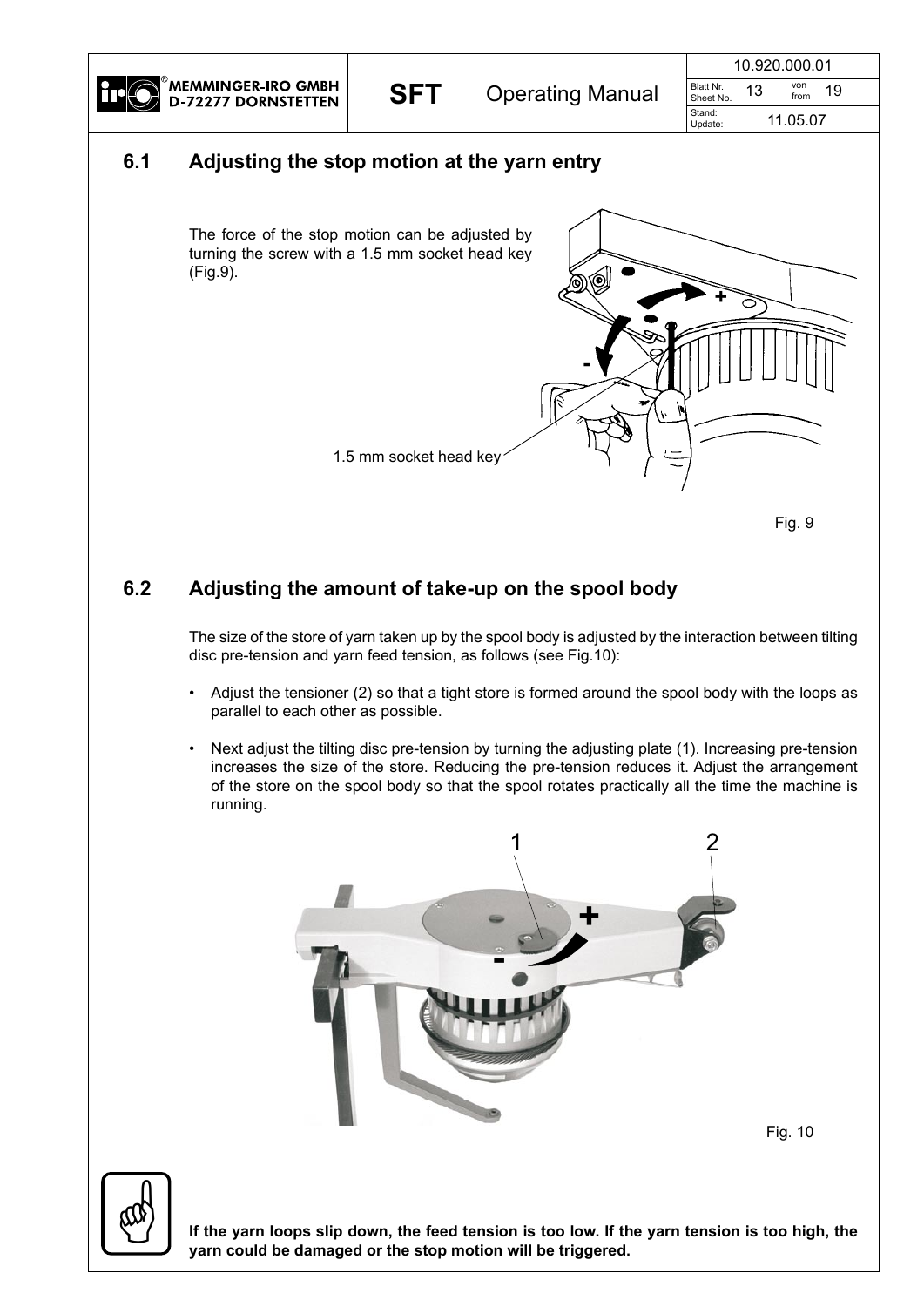

| 10.920.000.01          |    |             |    |  |
|------------------------|----|-------------|----|--|
| Blatt Nr.<br>Sheet No. | 14 | von<br>from | 19 |  |
| Stand:<br>Update:      |    | 11.05.07    |    |  |

#### **6.3 Changing yarn tension**

| <b>Colour</b> | Brake effect / yarn tension |  | <b>Article number:</b> |  |
|---------------|-----------------------------|--|------------------------|--|
| <b>RED</b>    | higher than black           |  | 10.106.1812            |  |
| <b>BLACK</b>  | standard                    |  | 10.106.1805            |  |
| <b>BROWN</b>  | lower than black            |  | 10.106.1808            |  |
| <b>GREEN</b>  | lower than brown            |  | 10.106.1810            |  |
| <b>YELLOW</b> | lower than green            |  | 10.106.1809            |  |



**In order to achieve other yarn tensions, two tension rings can be fitted. The tension ring with the shorter ribs is fitted first. We recommend that you use a 90 mm diameter cardboard tube for storing tension rings when not in use. Special tension rings are available for special applications upon request.**

#### **6.4 Cleaning the SFT**

- Clean the SFT of lint using a compressed air jet.
- Heavy wax deposits can be washed off with a combined cleaner/lubricant or with purified paraffin (kerosene)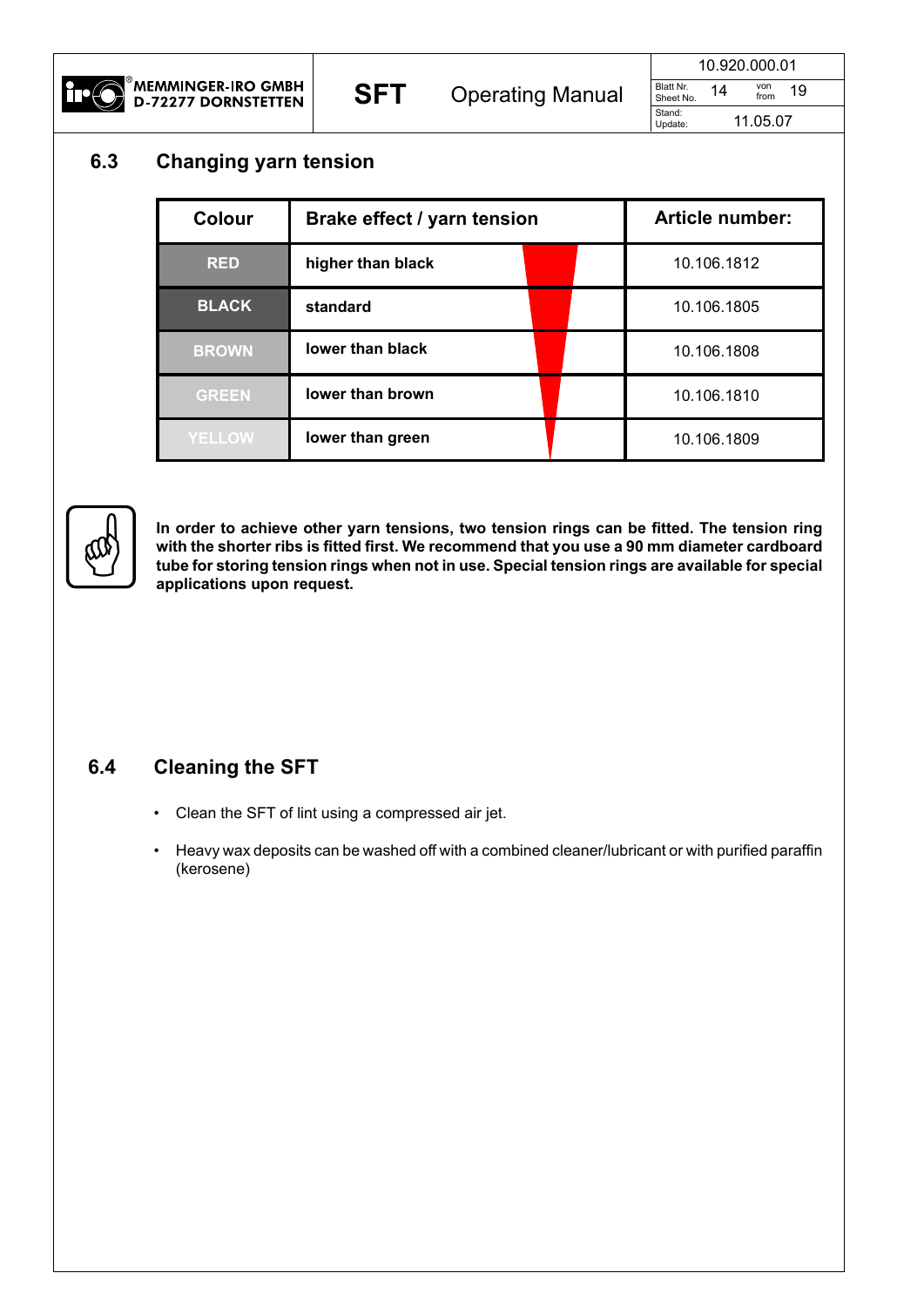

|     |                         |                        | 10.920.000.01 |             |  |  |
|-----|-------------------------|------------------------|---------------|-------------|--|--|
| SFT | <b>Operating Manual</b> | Blatt Nr.<br>Sheet No. | 15            | von<br>from |  |  |
|     |                         | Stand:<br>Update:      | 11.05.07      |             |  |  |

### **7 Special fittings and accessories**

#### **7.1 Electro-mechanical output stop motions**

For stopping the machine in the event of yarn break between SFT and yarn guide on large circular knitting machines capable of knitting jacquards (see Fig.11).

The yarn is monitored by a stop motion arm which swings out to trigger a machine stop if the yarn breaks.

The arc through which the arm swings before switching the machine off can be adjusted with a 1.5 mm socket head key (A).



Fig. 11

### **7.2 ELTEX output stop motion**

For stopping the machine in the event of yarn break between SFT and yarn guide on large circular knitting machines capable of knitting jacquards (see Fig.12).

- With the ELTEX output stop motion, the yarn path is electronically monitored with no mechanical interaetion.
- The machine is switched off if the yarn stops or breaks.
- The switch (1-0) for switching the function on and off is accommodated in the ELTEX arm (Fig.13).

**The yarn speed must be greater than 50 m/min. The output angle of the yarn should be approximately 30° (Fig.14).**

### **7.2.1 Adjusting the ELTEX output stop motion**

The lower arm of the ELTEX is factory set to switch the machine off when the output angle of the yarn reaches about 15° (Fig.14). The sensitivity of the ELTEX output stop motion can be adjusted by turning the potentiometer (Fig.13).







Fig. 12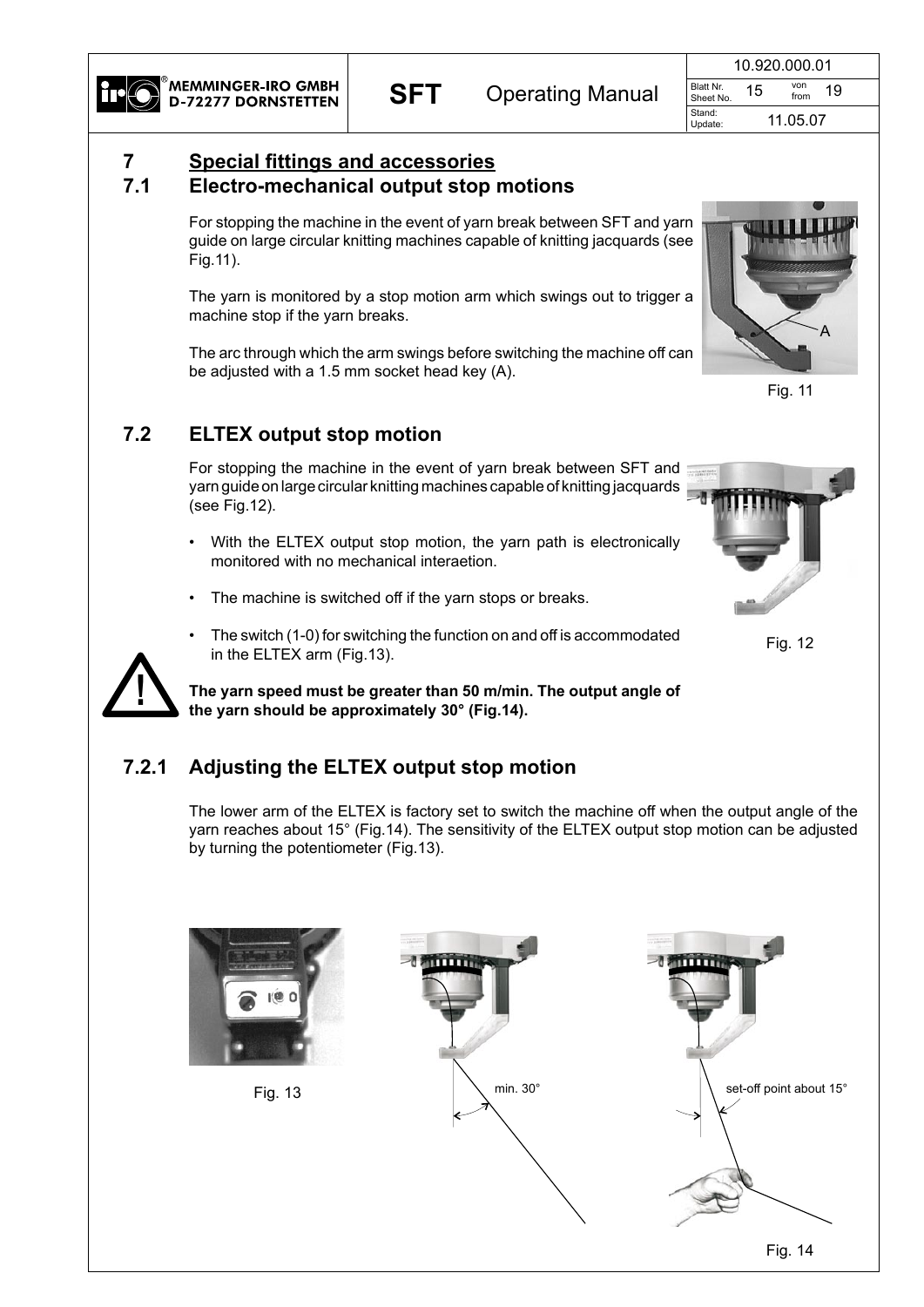| 10.920.000.01          |    |             |    |  |
|------------------------|----|-------------|----|--|
| Blatt Nr.<br>Sheet No. | 16 | von<br>from | 19 |  |
| Stand:<br>Update:      |    | 11.05.07    |    |  |

#### **7.2.2 Adjusting the ELTEX delayed action**

When the machine is started up, activation of the electronic ELTEX must be delayed until the machine has reached operating speed.

A potentiometer for adjusting the duration of the delay from 0.1 to 10 seconds is located on the motherboard in the power unit (see Fig.15).

The mode switch must be set to SFT.

### **7.3 Tube holder for covered yarn feed**

The holder for the yarn guide tube is fitted in place of the short upper arm (see Fig.16).

| Tube dia. | Article number: |
|-----------|-----------------|
| $d$ 8 mm  | 10.260.001      |
| $d$ 10 mm | 10.260.002      |



Fig. 15



Fig. 16

#### **7.4 Knot catcher**

The function of the knot catcher (10.106.2082) is to stop thickened parts of the yarn, multiple yarn loops from the spool, and excessively large knots. The broken end of the yarn is retained in the knot catcher and can be tied back on the spool body without having to be re-threaded.

The knot catcher is mounted between the short upper arm and the SFT (see Fig.17) and manually set at about 60°. The width of the slot can be varied by bending the two side sections.



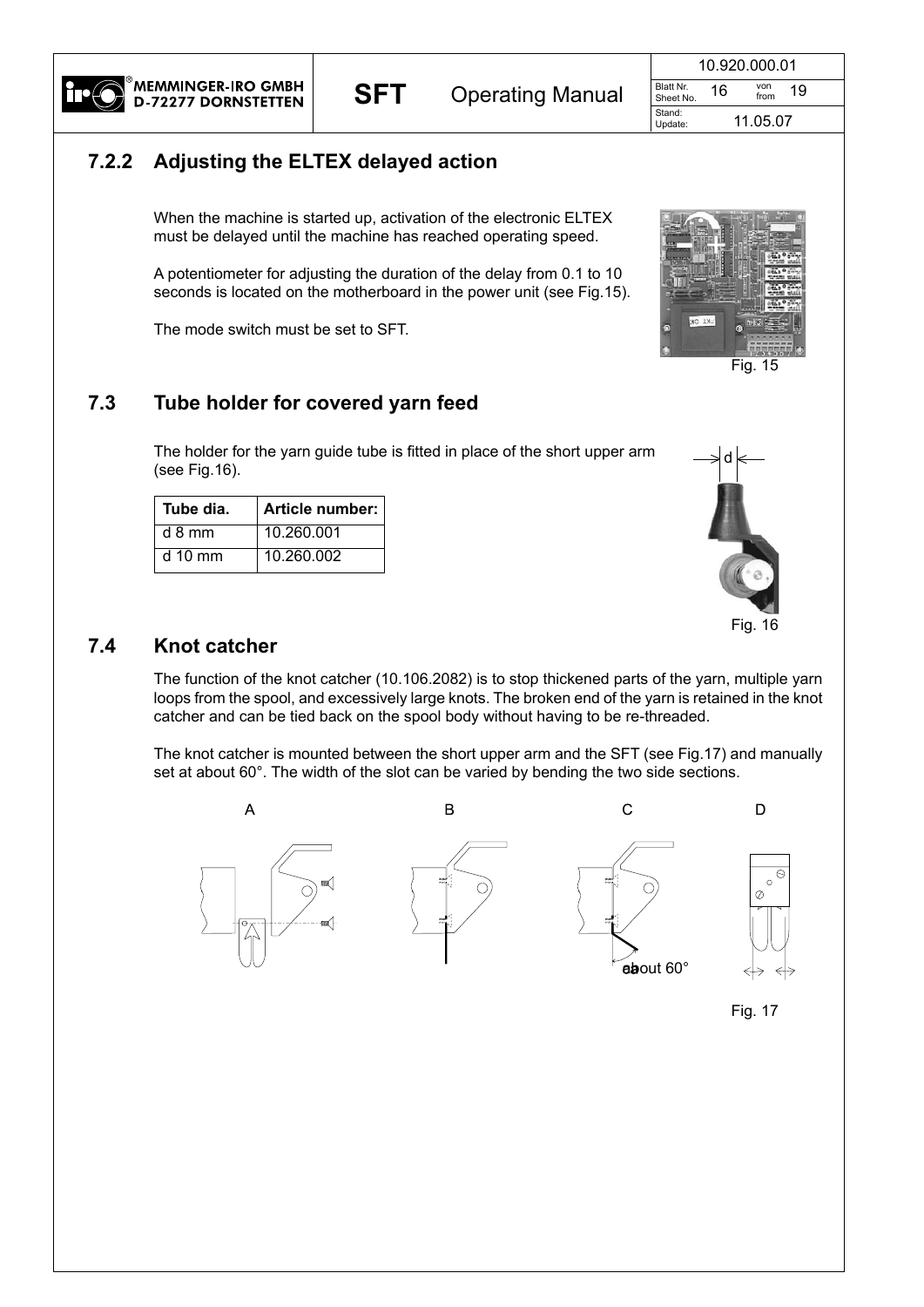

|     |                         |                        | 10.920.000.01 |             |  |  |
|-----|-------------------------|------------------------|---------------|-------------|--|--|
| SFT | <b>Operating Manual</b> | Blatt Nr.<br>Sheet No. |               | von<br>from |  |  |
|     |                         | Stand:<br>Update:      | 11.05.07      |             |  |  |

#### **7.5 Waxing device**

By using the waxing unit (20.106.1463), separate re-winding and waxing of poorly running yarns can be avoided.

The waxing unit is fitted to the SFT in place of the short upper arm (see Fig.19).





#### **7.6 Lower arm with tension ring holder**

If very rough yarns are processed or the SFT is fitted at an angle or horizontally, it may be necessary to use the lower arm with a tension ring holder (10.106.1357). This holds the tension ring in the correct position, preventing it from dropping.

In order to fit the tension ring holder (A) the standard lower arm must be replaced by the lower arm for tension ring holder (B) (see Fig.20).





**The tension ring holder can only be fitted together with the lower arm designed for it.**

#### **7.7 Yarn return for flat-bed knitting machines**

The SFT's are ideally fitted to flat-bed knitting machines using a special adapter set (see Fig.21).

The yarn return with its integrated stop motion guarantees a neat fabric edge and shuts the machine off in the event of the yarn breaking.

Each adapter set is manufactured specifically for the flat-bed machine in question and for the number of SFT's fitted.

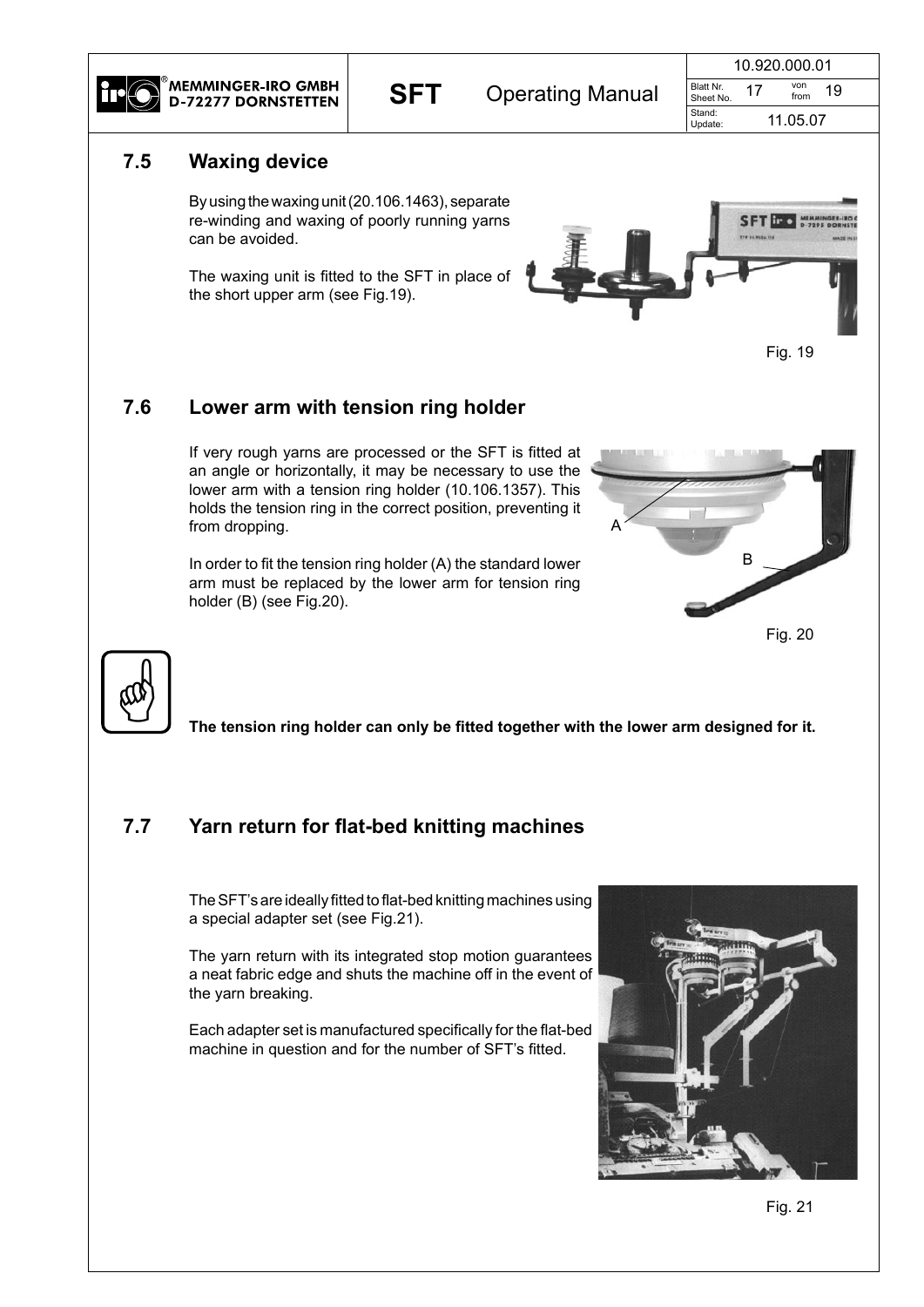

## **SFT** Operating Manual Sheet No. 18 You 19

| 10.920.000.01          |    |             |    |  |
|------------------------|----|-------------|----|--|
| Blatt Nr.<br>Sheet No. | 18 | von<br>from | 19 |  |
| Stand:<br>Update:      |    | 11.05.07    |    |  |

#### **7.8 Slip ring contact box**

If the power supply to the SFT's on machines with rotating cam rings cannot be conducted through existing slip rings, the slip ring box must be fitted. This is mounted in the centre of the machine and transmits power via the built-in slip ring contacts from the stationary to the moving part (Fig.22).



Fig. 22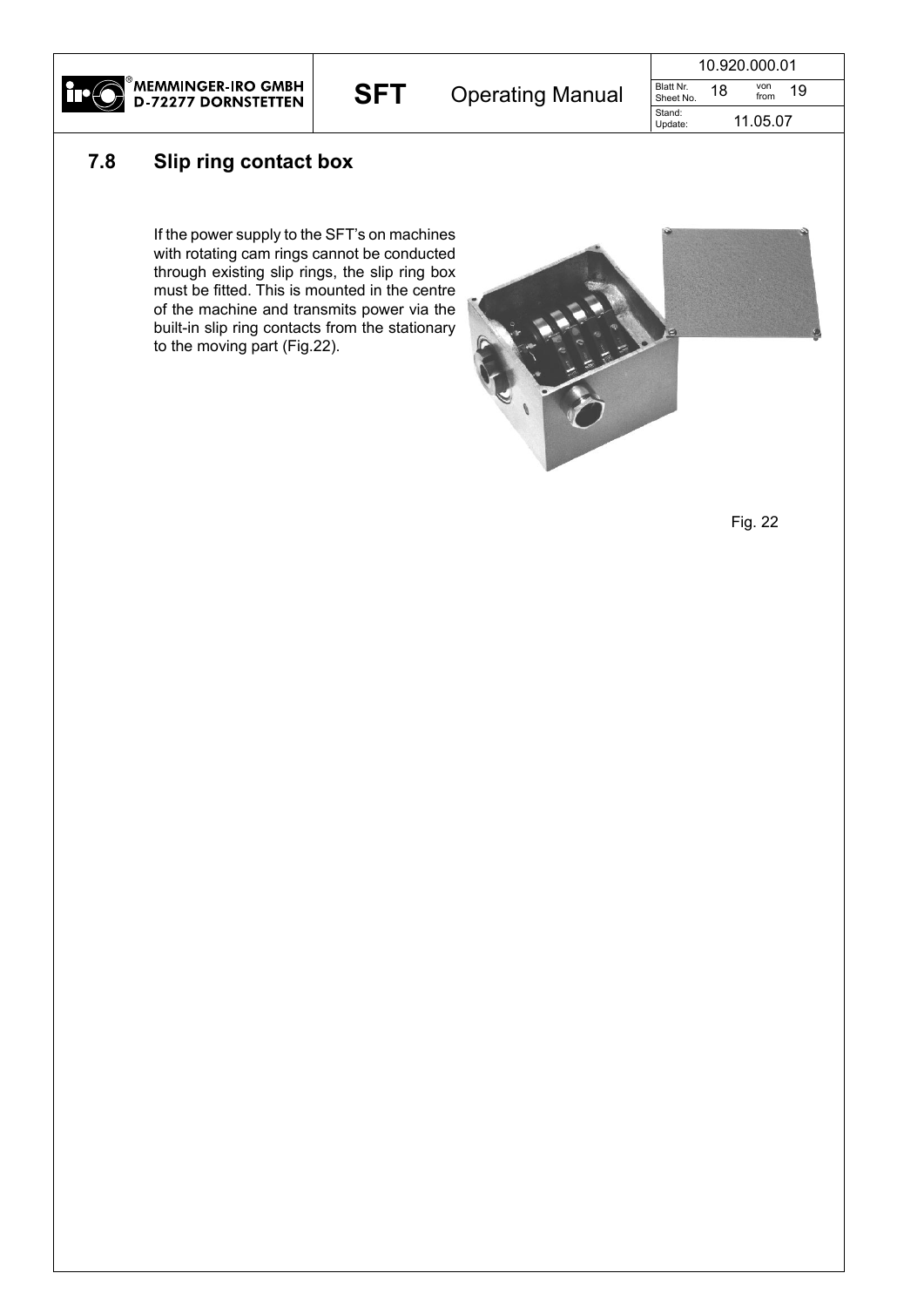